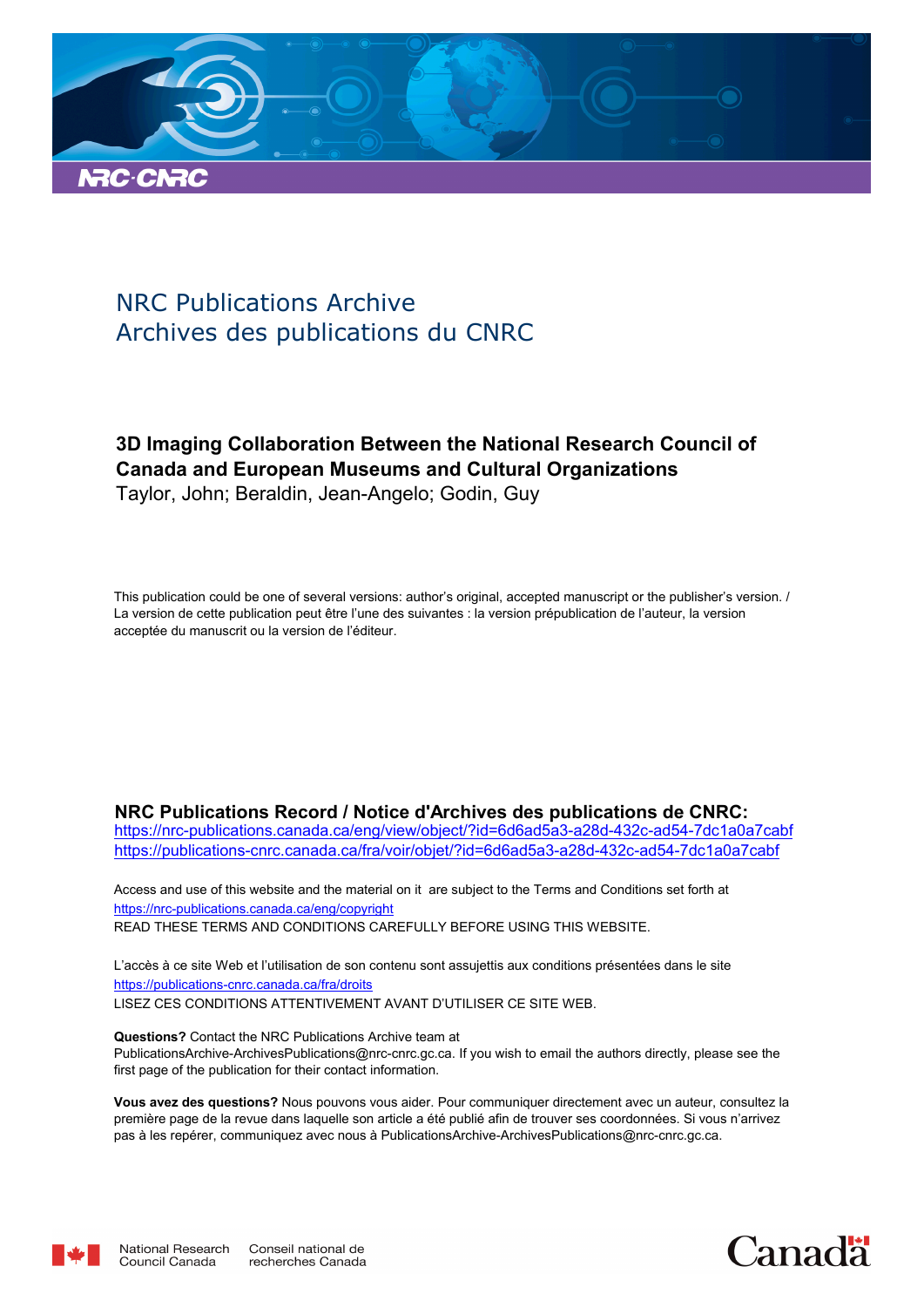

National Research Council Canada

Institute for Information Technology

Conseil national de recherches Canada

Institut de Technologie de l'information



*3D Imaging Collaboration between the National Research Council of Canada and European Museums and Cultural Organizations\**

J. Taylor, J.-A. Beraldin, and G. Godin October 2001

\***published in** Proceedings of the Electronic Imaging and the Visual Arts (EVA 2001), Montreal, Quebec. October 3–5, 2001. NRC 44897.

Copyright 2001 by National Research Council of Canada

Permission is granted to quote short excerpts and to reproduce figures and tables from this report, provided that the source of such material is fully acknowledged.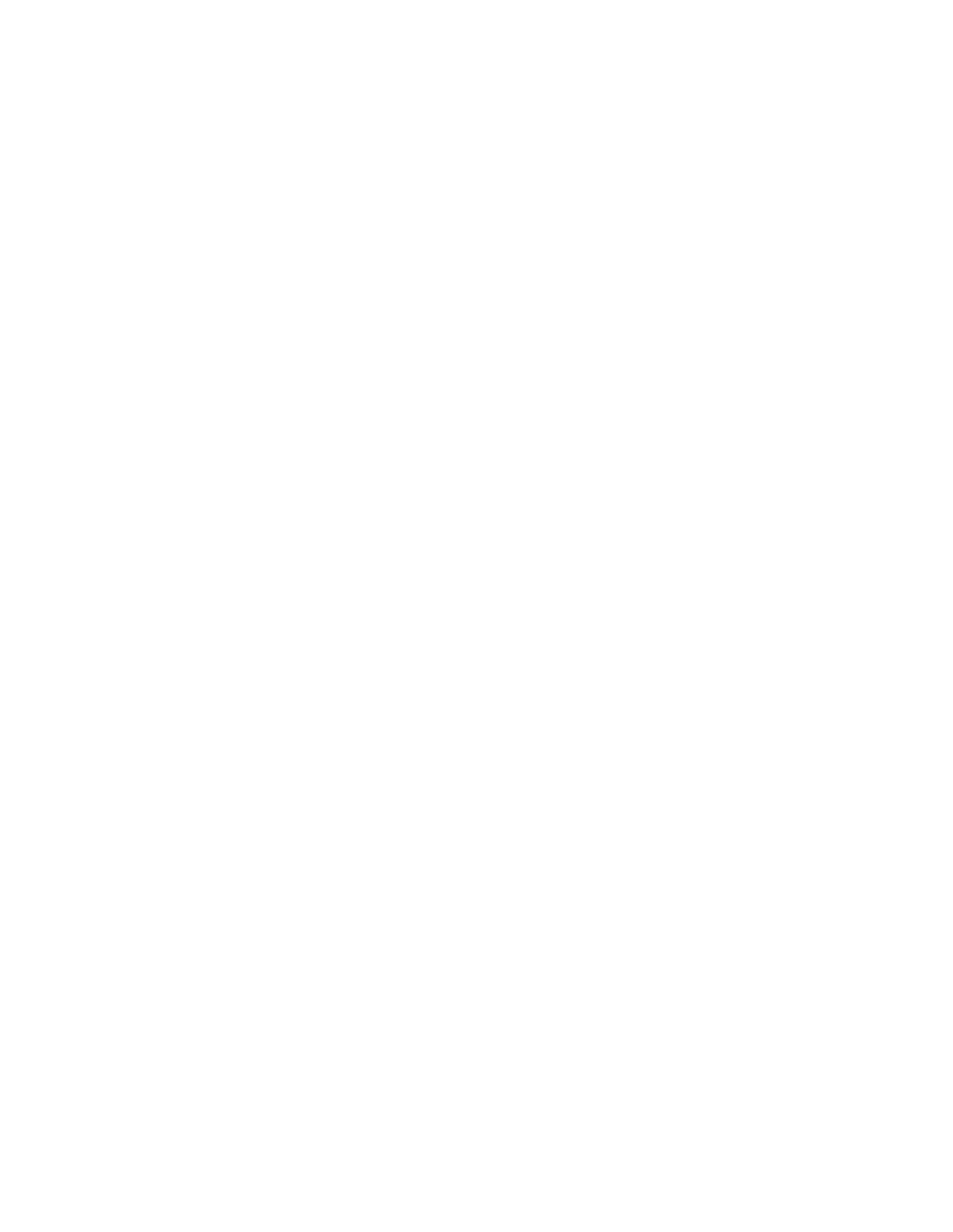### **3D Imaging Collaboration between the National Research Council of Canada and European Museums and Cultural Organizations**

J.M. Taylor, J-A Beraldin and G. Godin National Research Council of Canada Ottawa, Canada, K1A OR6 (john.taylor@nrc.ca)

**Keywords:** 3D imaging, digitization, laser scanner, cultural heritage, recording

#### **Abstract:**

The National Research Council of Canada (NRC) has developed three families of high resolution 3D imaging systems which have been applied to a variety of museum and heritage recording projects. Several of these projects have been undertaken in collaboration with European museums and cultural organizations as well as with several other international partners. The systems have been used to scan archaeological site features, paintings, sculptures and architectural elements on historic buildings for a variety of different applications.

#### **1. Introduction:**

The Visual Information Technology Group of the National Research Council of Canada (NRC) (http://www.vit.iit.nrc.ca/), has developed and patented three high resolution 3D digital or "laser scanner" imaging systems which have been applied to a variety of museum and heritage recording projects. By "museum applications" we refer to 3D imaging of ethnographic collections, paintings and objects typically housed in a museum. "Heritage applications" refers to scanning archaeological site features, architectural elements on historic buildings and larger sculptures found in the built environment.

Some of these projects have been undertaken in collaboration with the Canadian Museum of Civilization, the National Gallery of Canada and the Canadian Heritage Information Network. We have also collaborated on international demonstration projects with institutions in Europe including the Centre de recherche et de restauration des musées de France and in Italy with the Universites of Padova, Ferrara, Stanford and Florence. In addition, we have participated in projects with partners in Israel and China.

These projects have shown that the 3D data can be used for a variety of museum and heritage recording applications including archival documentation, research, conservation, replication and interactive 3D VR theatre applications (1-3). Consistent with our mandate at NRC to develop new technology for commercial development, two of the systems described in this paper and their applications have been transferred to Canadian companies. The purpose of this paper is to present an overview of the NRC 3D technology and the collaborative projects undertaken with our European partners to date.

#### **2. NRC 3D Imaging Technology:**

The three NRC systems used for museum and heritage recording applications are designed for different types of objects and imaging applications. In digitizing a museum object or a site feature, the systems scan a set of overlapping images from multiple points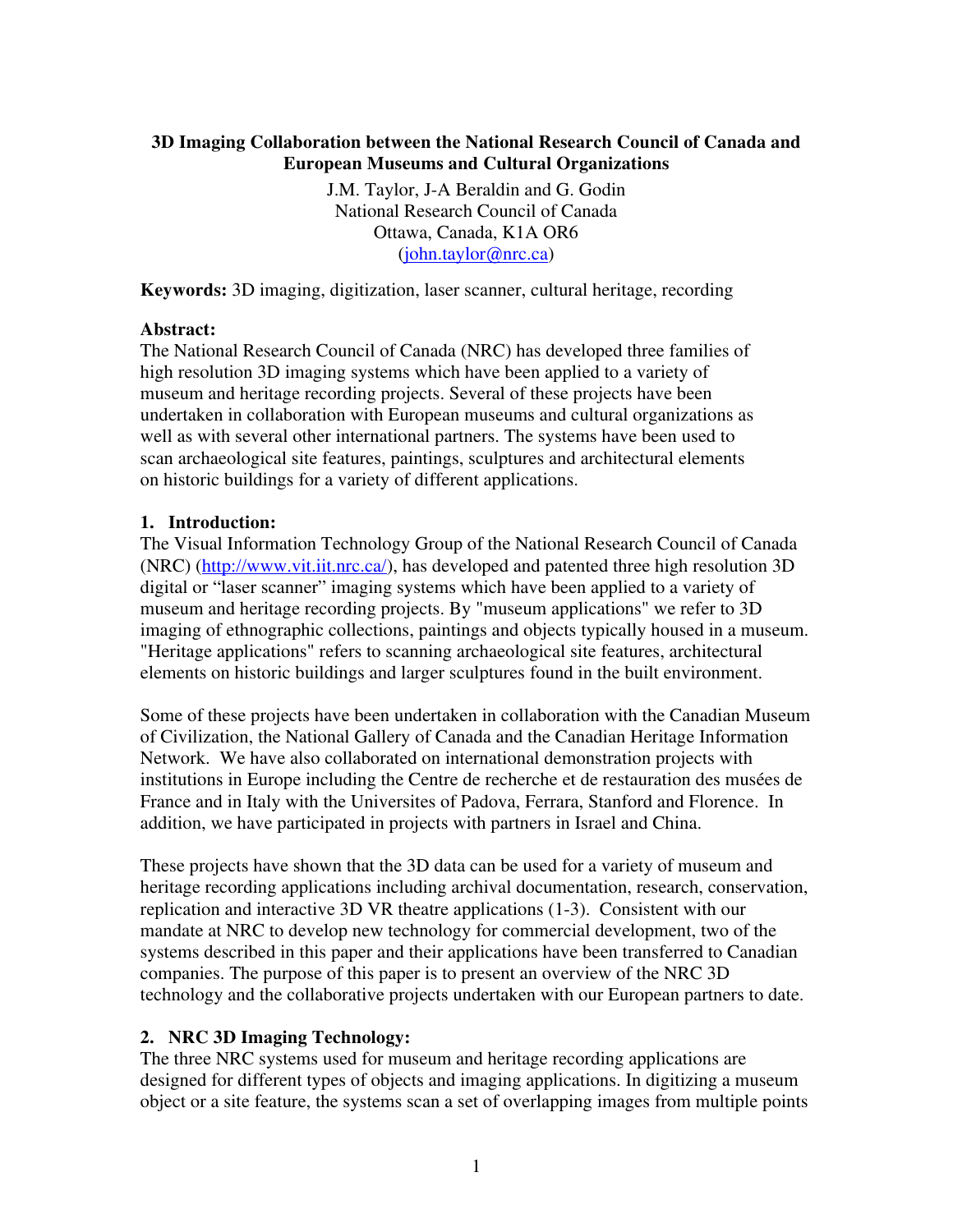of view over the complete surface. This is accomplished by moving the scanner (mounted on a tripod or on a three-axis translation system) around the object or by rotating the object on a rotating table in front of a stationary scanner. Once scanned, data modeling and display software is used to merge or integrate the multiple view data sets into a seamless archival quality high resolution 3D digital model of the object. The software also enables the data to be used for a variety of heritage applications.

# *2.1 High Resolution Color Laser Scanner:*

The High Resolution Color Laser Scanner (Figure 1), has been developed for digitizing a range of "traditional" museum objects including archaeological and ethnographic collections, paintings, small sculptures and natural history specimens in color (4-8). The scanner, mounted on a three-axis translation system, scans a small low power "white light" laser spot from a RGB laser source on the object through a synchronized laser scanning and triangulation detection system. The 3D shape and color are recorded simultaneously with high resolution and in prefect registration. The system can also be operated on a tripod and used for high resolution monochrome digitizing applications.

In its maximum resolution configuration, this system provides a depth resolution of 10 microns (0.010 mm) in the z direction at sampling intervals in the x and y directions of 50 microns (0.050 mm). This resolution is sufficient to record fine brush stroke details on paintings as well as tool mark features on sculptures and archaeological objects.

On a commercial basis, NRC has licensed this technology to Arius3D (http://www.arius3d.com). Arius has opened a series of Content Creation Centers and initiated a museum imaging service.





**Figure 1**. The High Resolution Color Laser Scanner (left) imaging the Tsimshian Stone Mask from the Canadian Museum of Civilization. In this configuration, the scan is made by rotating the mask  $360^{\circ}$  on a rotation table. The scanning mechanism projects a white laser spot (white line profile) on the mask from a RGB laser. The Scanner mounted on a tripod (center) is used in monochrome mode operation (red laser spot) to scan tool mark details on the leg of Michelangelo's **David** (right).

# *2.2 The Biris 3D Laser Camera:*

The Biris 3D Laser Camera is a portable digital 3D imaging system based on NRC's patented BIRIS dual aperture technology. It is a compact monochrome system and is ideally suited for field recording applications, where a record of the three-dimensional shape of an object or feature is required (9). The camera, controlled by a laptop computer, is mounted either on a conventional tripod or on a motorized linear translation stage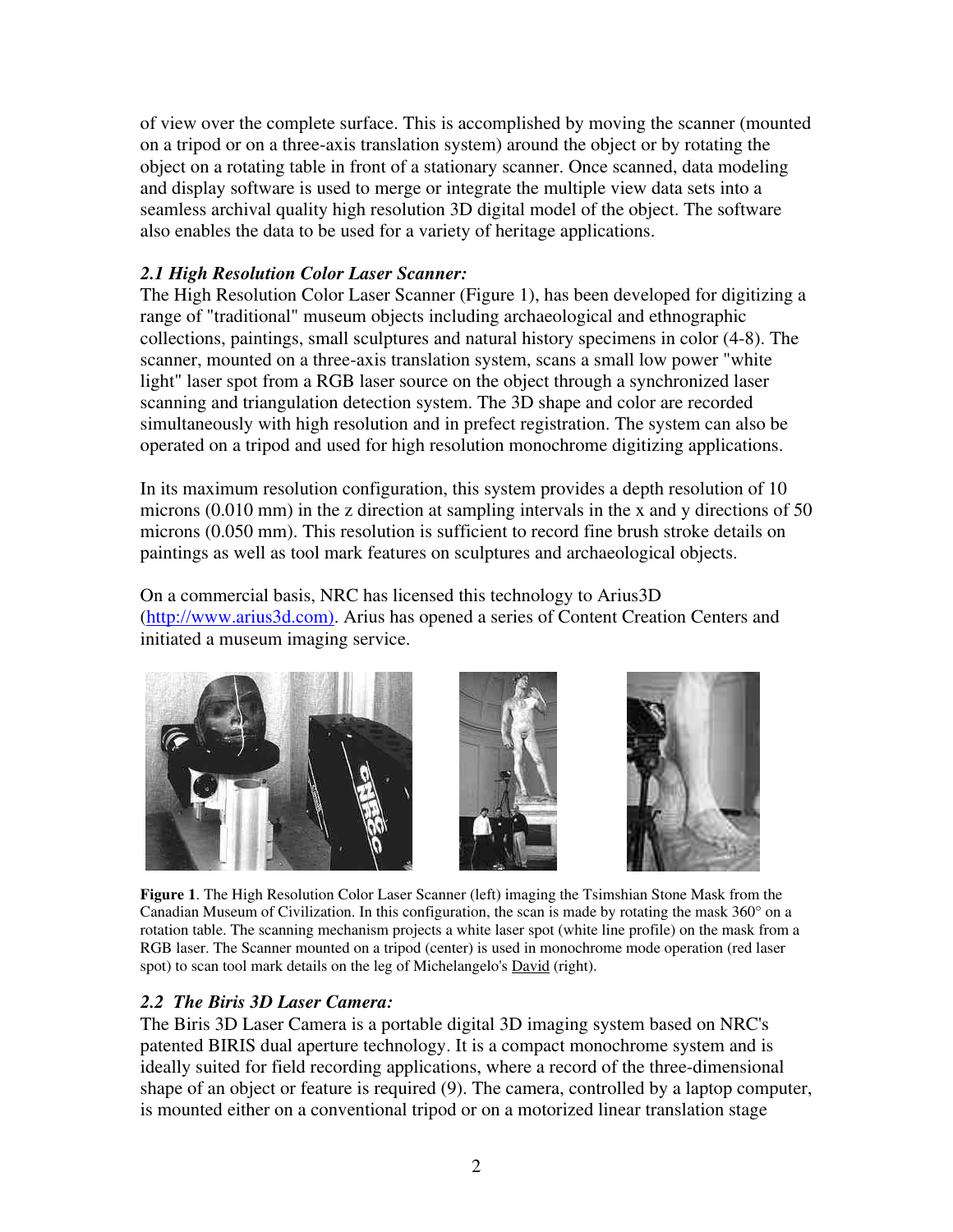(Figure 2). It has been used to digitize architectural building elements and sculptures in Italy, a section of a Hieroglyphic Stairway at the Peabody Museum and archaeological sites in China.The Biris camera has a maximum range (camera to object distance) of 2 m and an accuracy of 0.08 mm (80 microns) at a range of 0.3 m and 1.8 mm at 1 m.

The system is available commercially as the ShapeGrabber™ from the ShapeGrabber Corporation (http://www.shapegrabber.com/). Innovision Géomatique provides a commercial heritage scanning service using this scanner (http://www.innovision.qc.ca/).



**Figure 2**. The Biris 3D Laser Camera (left) is a compact and portable monochrome imaging system and is ideally suited for field recording applications. The camera is shown (center) attached to a motorized rotation stage mounted on tripod. The cases for carrying the system and laptop computer controller are in the foreground. On the right, it is shown mounted on a linear translation stage scanning a section of the Hieroglyphic Stairway at the Peabody Museum.



**Figure 3**. The Large Field of View Laser Scanner (left) mounted on pan and tilt unit. The system includes a video camera to facilitate remote positioning of the scanner. In the center image, the Scanner is shown mounded on a conventional tripod to scan archaeological site features at Caesarea in Israel. On the right, it is shown mounted on a telescoping tripod to scan the sculpture Mythic Messengers at the Canadian Museum of Civilization. The sculpture is mounted 4 m above ground on an exterior wall and measures 9 m long x 1.2 m wide.

#### *2.3 The Large Field of View Laser Scanner:*

The Large Field of View Laser Scanner is also based on NRC's patented synchronized laser scanner technology. It is a research prototype system under development for highresolution monochrome 3D digitization of large structures, which generally are larger in size than those recorded using the Biris System (10). The scanner can be mounted either on a conventional photographic tripod or on a custom designed telescoping tripod, which can be raised to a height of 10 m (Figure 3). The system has been used to demonstrate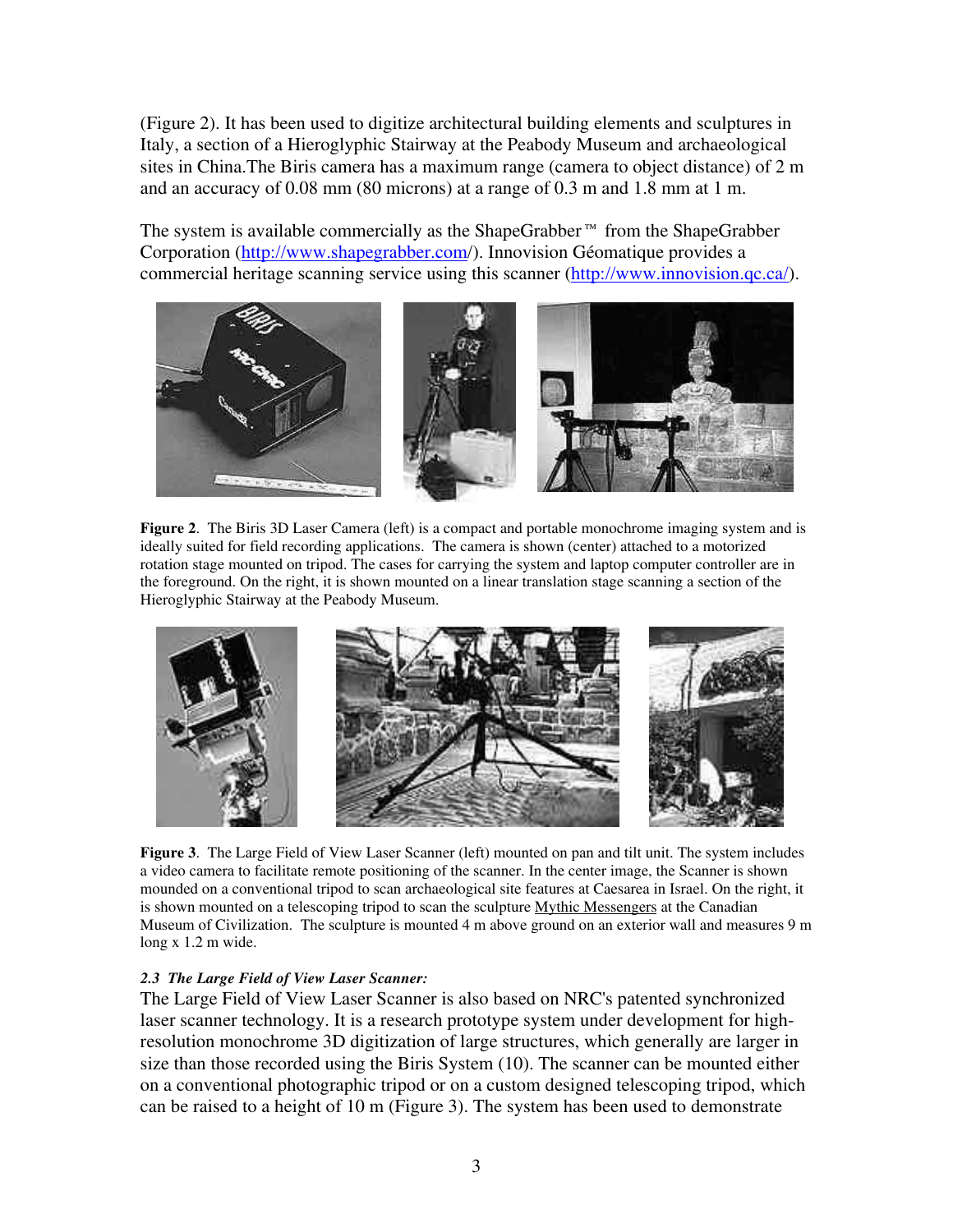applications for recording archaeological sites in Israel as well as for digitizing large sculptures at the Canadian Museum of Civilization. The system allows 3D recordings at a camera to object distance (camera standoff) which ranges from 50 cm to 10 m. At a standoff of 50 cm, it provides a resolution of 0.07 mm (70 microns) which increases as the square of the distance. For example, at a 10 m standoff, the resolution is 2 cm. The Large Field of View Laser Scanner is not commercially available.

## *2.4 Data Modeling and Display Software:*

For the modeling and display of 3D image data recorded using NRC 3D imaging systems, we have collaborated with InnovMetric Software Inc. (http://www.innovmetric.com) on the development of the suite of PolyWorks™ software tools. Using PolyWorks on a Unix or Windows (NT and 2000) platform, the multiple view data sets recorded by the scanner are merged into a seamless archival quality high resolution 3D digital model of the object (11). PolyWorks also contains editing and data compression tools and a module, which enables the creation of texture maps for reduced models for web applications. It also enables the 3D model to be transferred into different formats and used for a variety of heritage recording applications.

## **3.0 Collaboration with European Partners**

During the research and development phase of the technology, we have collaborated on a number of projects to test and demonstrate the museum and heritage recording applications with several Canadian and international museums and cultural agencies. Some projects have included demonstrations of the "heritage applications" for recording remote archaeological site features, architectural building elements on historic buildings as well as large sculptures. Other projects have included testing "museum applications" by scanning objects including paintings, sculpture and archaeological objects. Information on these projects can be found in the Museums and Heritage section of our web site  $(12)$ .

As indicated above, several of these projects have involved collaboration with partners in Europe - the Centre de recherche et de Restauration des musées de France (CRRMF) as well as with the Universites of Padova, Ferrara, Stanford and Florence in Italy.

#### *3.1 Paintings: Centre de recherche et de restauration des musées de France:*

In 1995, we were contacted by the CRRMF concerning the 3D imaging of brushstroke details on paintings by Corot in preparation for the Corot retrospective held in 1996. The laboratory at the CRRMF employed a variety of techniques including x-ray, infrared, ultra-violet to scientifically examine and interpret details on paintings. The results had been published and released on a series of CD's, including one on the EC sponsored NARCISSE Project.

The CRRMF scientists, whom we had met at previous EVA, were interested in knowing if the **High Resolution Color Laser Scanner** could be used to record the surface relief or fine brush stroke pattern details on the paint layer of a Corot painting which had been varnished.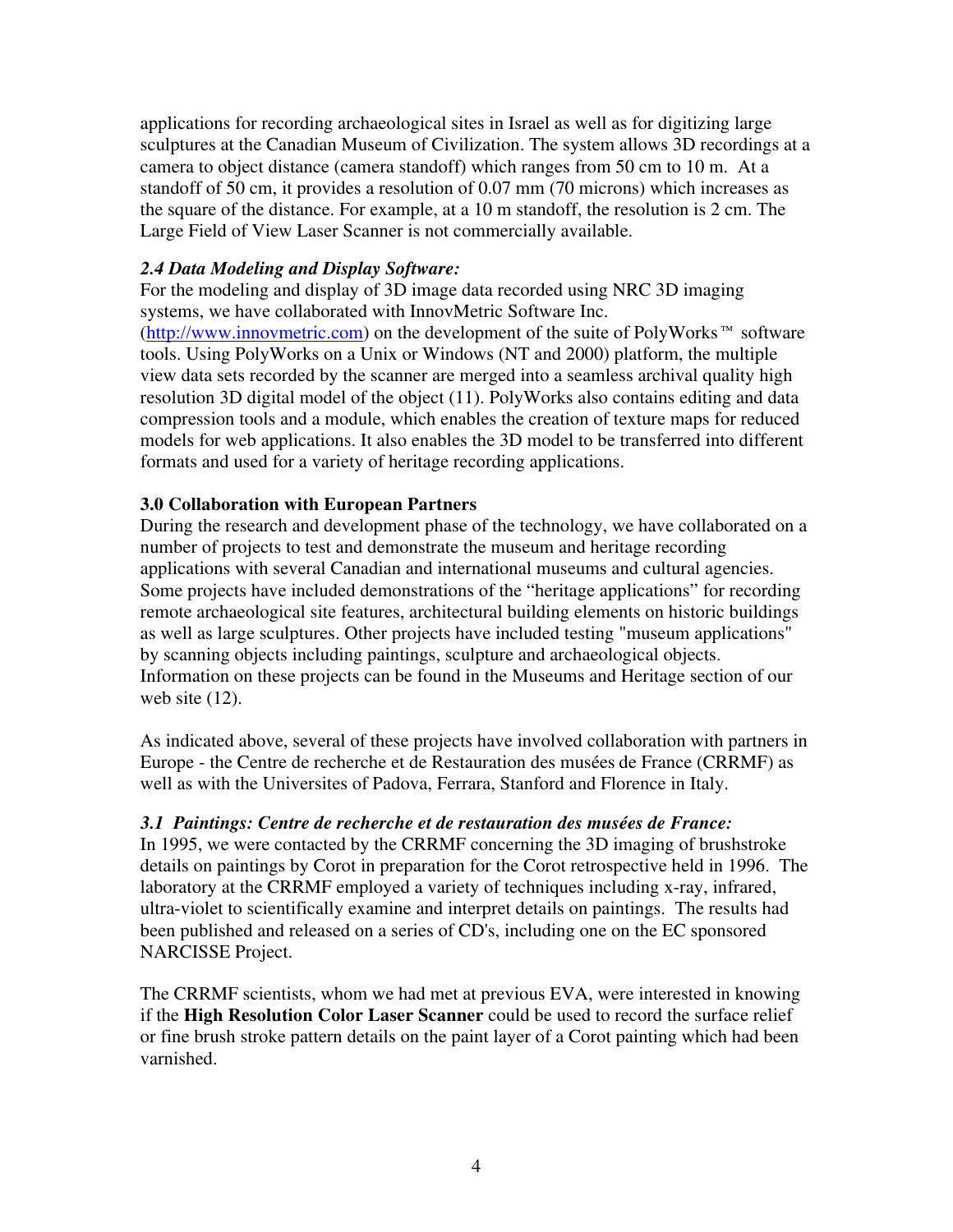Rather than transporting a painting from Paris to Ottawa, arrangements were made to scan the Corot painting Auvers, Street Descending from the National Gallery of Canada also a host of the retrospective. With its varnished surface, Auvers appeared to the eye to be a relatively flat painting with little surface relief or impasto effects from the brush stroke details. However, as illustrated in Figure 4, the image captured by the system revealed the 3D surface relief definition from the brushstroke under the varnish layer.



**Figure 4.** The High Resolution Color Laser scanner is shown in scanning the Corot painting, Auvers, Street Descending from the National Gallery of Canada. A detail of the signature area recorded by the scanner is shown in the lower right image. The upper right image shows the same area with the color removed and artificial shading applied. The surface relief details of the signature paint layer are clearly visible. Similarly, brush stroke details on other areas of the painting can be examined.

The explanation for the surface relief definition is that the 3D image captured by the system originates from the paint layer under the varnish rather than directly from the varnish surface. The laser light beam, used to scan the painting, is transmitted through the varnish and is reflected back to the camera directly from the surface of the paint layer. As a result, a detailed image of the surface relief or 3D structure of the paint layer from brush stroke details is recorded directly through the varnish which can be displayed with or without the colour data. This is a unique application of the technology for the examination of paintings.

The CCRMF included the results from this project on the CD, Corot 1796-1875; 85 Paintings from the collections of the Louvre - Scientific Analysis (13).

# *3.2 Sculpture: University of Padova*

Two projects have been undertaken in Italy to demonstrate the applications of the portable **Biris** system for remote heritage recording applications.

In 1997, in collaboration with the University of Padova, it was used to digitize the sculpture Madonna col Bambino by Pisano in the Cappella degli Scrovegni in Padova. The primary goal was to digitize as complete a three-dimensional record of the object as possible. To digitize it, overlapping multiple view scans were recorded from a series of viewpoints completely around the sculpture. These views were then merged into a complete archival quality3D digital model of the object (Figure 5). This record can be used as a conservation record to document the condition of the sculpture as well as to prepare accurate scale replicas.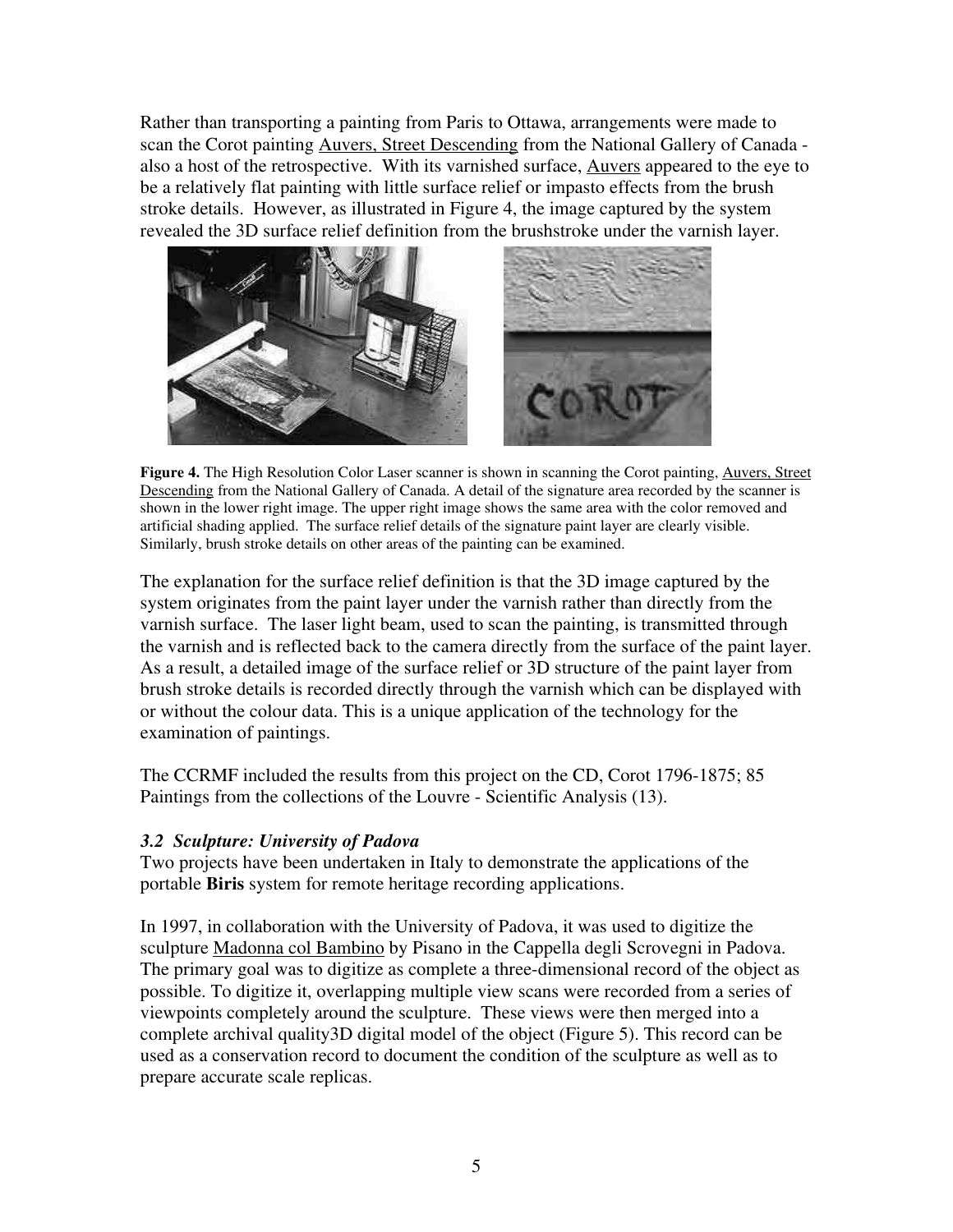In addition to the Pisano, a bronze bas relief by Donatello in Saint Anthony's Basilica and a section of a crack in a wall at the Palazzo Della Ragione in Padova were also scanned. Further information on this project can be found in References 9 and 15.



**Figure 5:** This sequence illustrates the scanning and model making procedure for the sculpture Madonna col Bambino by Pisano. The seven images on the left, are individual scans of the head and shoulder area. In the middle image, the individual scans are merged - each color represents a separate scan. Note that adjacent scans have areas of overlap. The resulting model is shown on the right.

# *3.2 Architectural Elements: University of Ferrara*

In 1998, in collaboration with the University of Ferrara, the **Biris** system was used to digitize a number of architectural building elements on the facade of the 8th century Abbey of Pomposa, near Ferrara. The building elements included scans of a rosone (Figure 6), a peacock, a column as well as a large 2 m x 6 m area of the façade. For heritage preservation applications, the image data documents the surface condition of features at the time it was digitized The data was also used to fabricate a  $1/10$ <sup>th</sup> scale replica of one of the elements.

Details on this project have been reported in reference 15.



**Figure 6.** The Biris camera is shown mounted on a conventional tripod (left) scanning a rosone (middle image) on the façade at the 8<sup>th</sup> century Abbey of Pomposa near Ferrara, Italy. A photograph of the digital model of the rosone recorded by the system is shown on the right. The digital model records the surface shape and condition of the object after 1100 years exposure to the elements.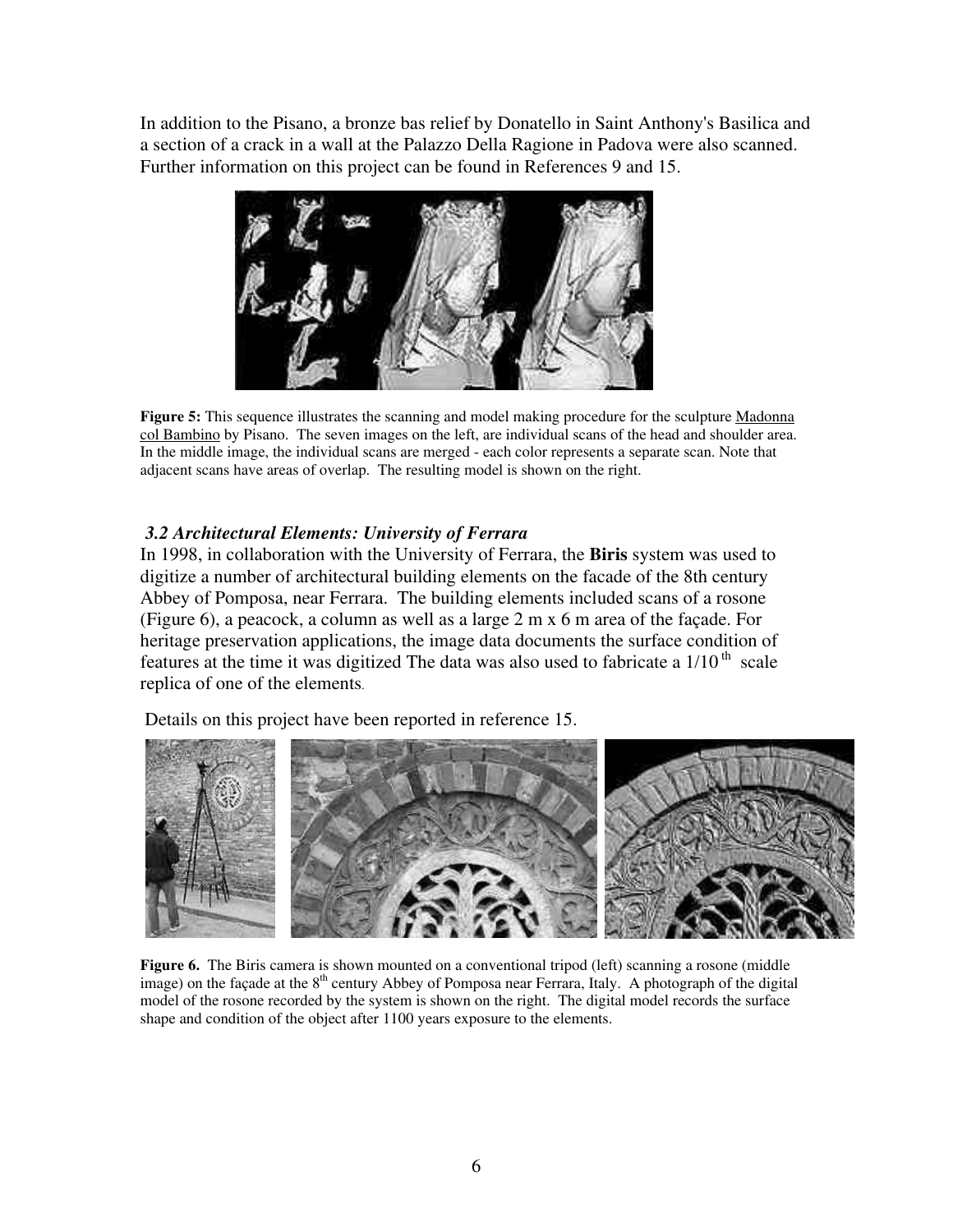*3.3 Tool Mark Details: Digital Michelanglo Project, Stanford University* In addition to the use of the **High Resolution Color Scanner** for digitizing high resolution color images, it can also be operated on a tripod and used for high resolution monochrome digitizing of specific surface details. In 1999, in collaboration with the Digital Michelangelo Project (16), led by Dr. Marc Levoy of Stanford University, the High-Resolution scanner was taken to Florence and used to provide images of specific surface details on seven of Michelangelo's sculptures. The sculptures were the David (Figure 1), four of the unfinished sculptures (three Unfinished Slaves and the St. Matthew) in the Galleria dell'Accademia and two sculptures, Night and Day, in the New Sacristy of the Church of San Lorenzo.





**Figure 7.** A scan detail (right image) of the middle toe on the right leg of David.

High-resolution images of various types of tool marks were taken on selected areas of the sculptures, which exhibited different levels of finishing and marble types (Figure 7). More than 1 million data points were recorded on each area, on a square grid of approximately 5 cm x 5 cm. The points were recorded at intervals of 50 microns (0.05 mm) in the x and y directions with a depth or z measurement resolution of approximately 10 microns. The resulting data provided a detailed representation of the shape of the tool marks. Details are reported in reference 17. This project also led to further research on measurements marble surfaces using laser scanning techniques (18).

*3.4 Digital 3D Imaging Laboratory for Heritage Applications: University of Florence*

The University of Florence is currently developing plans for the establishment of a digital heritage preservation center in Florence, which will include a 3D imaging and modeling laboratory. By applying the latest non-contact 3D technologies and methodologies, this center intends to create a bridge between expectations of art historians and curators, and the people promoting new 3D technologies (19,20).

In an initial project, the University of Florence, the Museo dell'Opera del Duomo and NRC have agreed to carry out a collaborative pilot program. The project team consists of 3D imaging scientists and technicians as well curators and conservators from the Museo dell'Opera and the Opificio delle Pietre Dure. A 3D imaging system was purchased from Optonet Srl along with Polyworks modeling software from InnovMetric Software Inc. The initial object scanned in this project was Donatello's polychrome scultpure, the Maddalena (circa 1446-1450) which measures about 188 cm in height (Figure 8). A second object, a *Formella* or bas-relief by Andrea Pisano has also been scanned. In the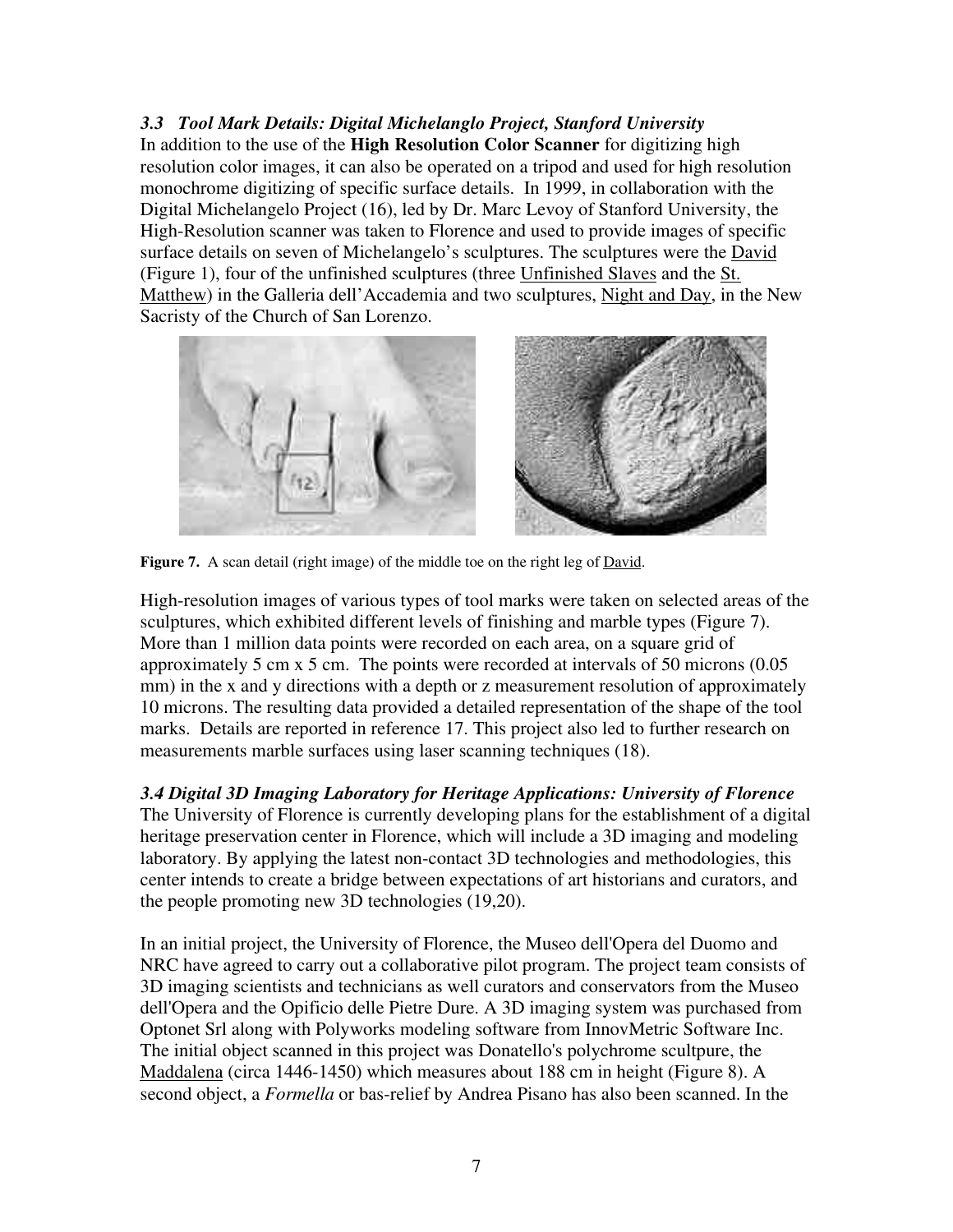3D modeling process, special attention is focused on the accuracy of the model. Calibrated test objects and verifications through photogrammetric techniques are used.

As this project continues, the longer-term research goals are to investigate the effect that materials used for works of art such as sculptures and paintings have on the accuracy of active and passive 3D techniques, define and assess the level of dimensional and photometric accuracy required by museum curators and finally to assess the need for 3D databases. Other experiments will explore the potential of 3D vision for applications in heritage or as an input to virtualized reality environments.





**Figure 8.** Detail (left) of Maddalena by Donatello in the Museo dell'Opera. The complete object, which measures 188 cm high, has been scanned in the initial phase of the project to produce a digital model of the object (right) which can be used for conservation applications.

# **4.0 Collaboration with Canadian and Other International Partners:**

In addition to the projects we have undertaken with partners in Europe, we have also participated in several related projects with Canadian partners as well as those in other countries.

In 1996, in collaboration with the Israel Antiquities Authority, a pilot project to demonstrate the heritage recording applications the **Large Field of View System** for heritage and conservation professionals was undertaken in Israel. The system was used to scan the Tomb of St. James in Jerusalem (Figure 9), the Holy Sepulchral Lintel in the Rockefeller Museum as well as several archaeological and architectural site features at Caesarea. Each site was used to demonstrate the use of the system for a different heritage recording application (21).

As a result of the construction of a hydroelectric dam on the Yangtze River, in the Three Gorges area of China, an estimated 800-1000 heritage sites will be flooded and lost by 2009. The recording of these sites represents a significant challenge for Chinese heritage officials. In September, 1999, The Canadian Foundation for the Preservation of Chinese Cultural and Historical Treasures in collaboration with the State Administration of Cultural Heritage (SACH) organized a pilot project to demonstrate the application of **Biris 3D** technology for recording some of these sites.

The project was undertaken by to one of our industrial partners, Innovision Géomatique Inc., (www.innovision.qc.ca/). As noted above, Innovision is a professional geomatics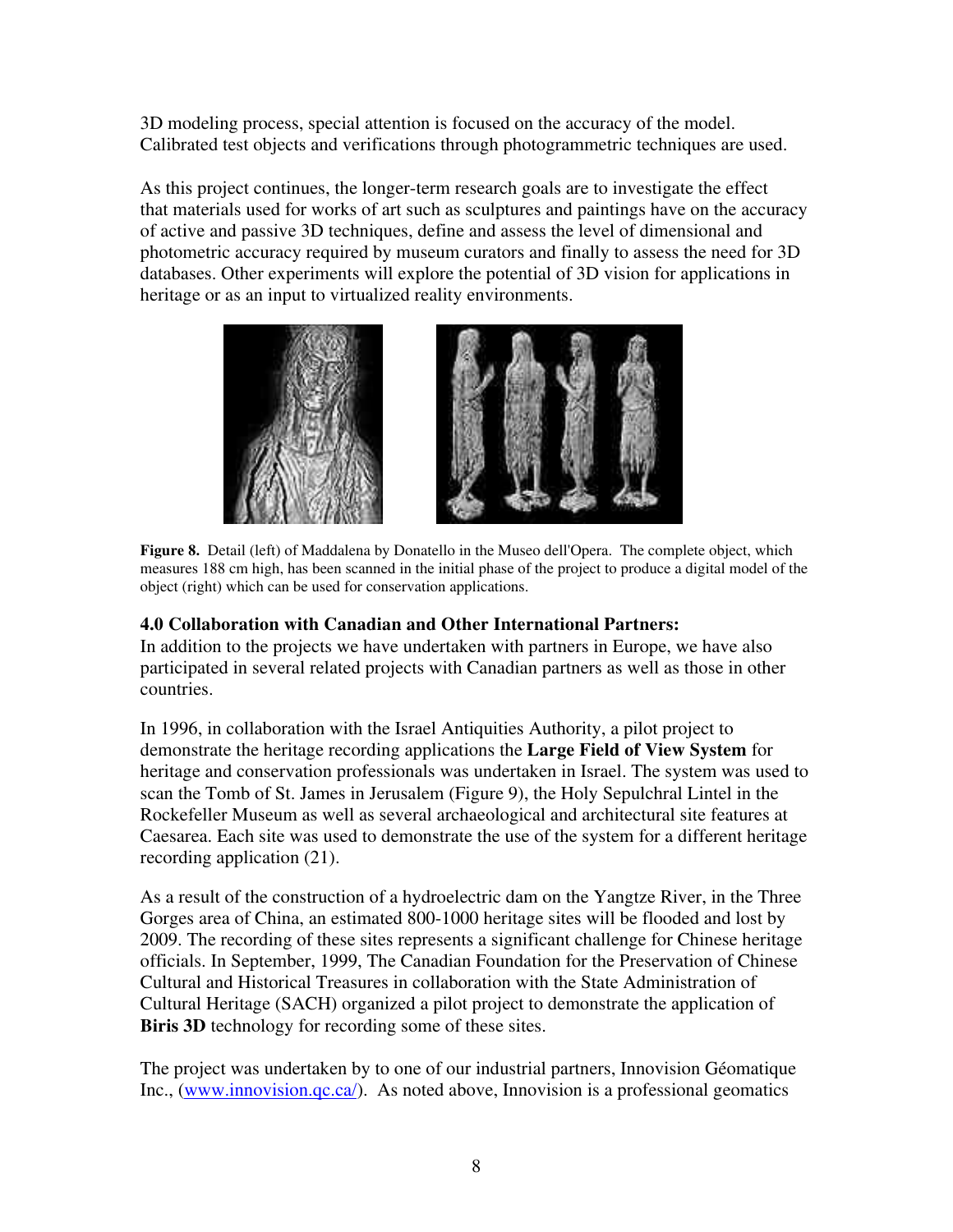company and is licensed by NRC to provide a commercial service based on the Biris 3D imaging technology. This project enabled Innovision to design and assemble a portable field system for recording archaeological site features which will be used for further recording work in China in October 2002 (22).

In March 2001, the Canadian Heritage Information Network launched the new web based Virtual Museum of Canada (www.virtualmuseum.ca). Among the inaugural exhibits, NRC collaborated with the Canadian Museum of Civilization on the production of **Inuit 3D**. The exhibition features an interactive 3D exhibition of Inuit objects from the Museum's collection. It fuses together several technologies to enable visitors to navigate through a virtual museum and interactively examine 3D models of Inuit objects, as well as view introductory movies to each section.



**Figure 9**. The Tomb of St. James in Jerusalem (left) was scanned using the Large Field of View Scanner in 1996. Note the level of detail captured by the system. One of NRC's industrial partners, Innovision Géomatique used the Biris scanner to scan archaeological sites in China (middle photo). NRC collaborated with the Canadian Museum of Civilization on the production of the interactive web exhibition Inuit 3D for the Virtual Museum of Canada (left).

#### **4.0 Conclusions:**

Our collaboration with our European partners on these projects to date has been very beneficial - particularly with our colleagues in Italy. From initial informal contacts, consultations and "pilot" tests, it has led to new developments and applications of the technology, to new professional relationships and business opportunities and to formal international agreements, workshops and tutorials. For example, in 1999 NRC hosted the a Canada-Italy Workshop on the Heritage Applications of 3D Digital Imaging. In October, 2000 the Canadian Embassy in Italy sponsored a "Canada Days Giornate" in Florence which included a Workshop on New Imaging Technolgy for Cultural Heritage". This was followed by a second Italy-Canada Workshop in Padova in April 2001. These workshops - particularly in Italy - were well attended. These opportunities to collaborate with our European partners has clearly advanced the state of 3D technology and its museum and heritage applications for NRC, our industrial partners and for our European partners.

#### **References**

1. Beraldin, J.-A., Blais, F., Boulanger, P., Cournoyer, L., Domey, J., El-Hakim, S.F., Godin, G., Rioux, M. and Taylor, J., "Real World Modelling Through High resolution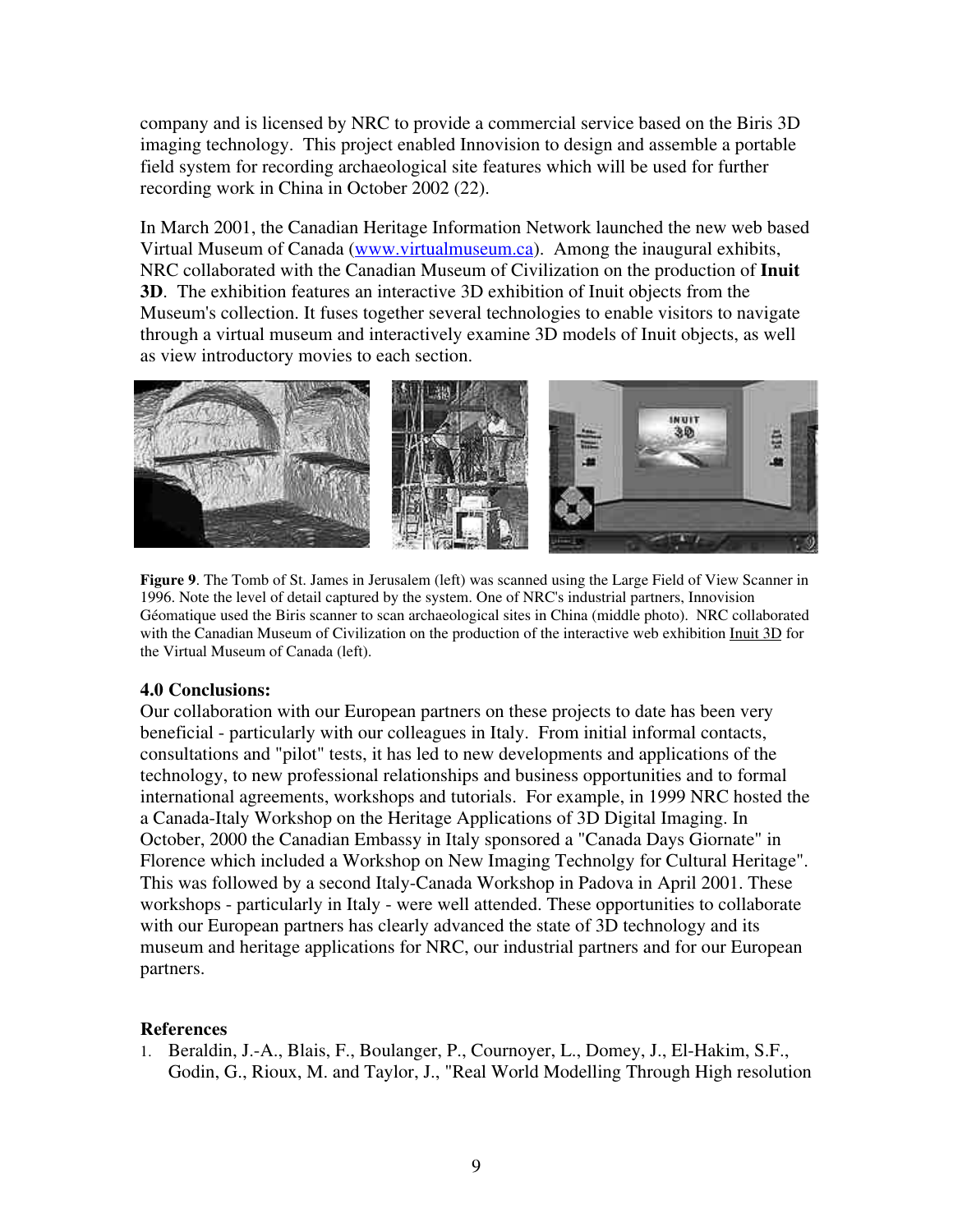Digital 3D Imaging of Objects and Structures", ISPRS Journal of Photogrammetry & Remote Sensing, 55 (2000), 230 - 250.

- 2. Godin, G., Cournoyer, L., Domey, J. and Taylor, J., "Three-dimensional recording of objects and sites using laser range imaging", Quaderni 10, Centro di Ricerche Informatiche per i Beni Culturali, X 2000, ISSN 1126-6090, 139 - 150.
- 3. Taylor, J.M. and Beraldin, J.-A., "Heritage Recording Applications of High Resolution 3D Imaging", Electronic Imaging and the Visual Arts, EVA 2001 Florence, Proceedings, (26-30 March, 2001), 40 - 45.
- 4. Soucy, M., Godin, G., Baribeau, R., Blais, F. and Rioux, M. "Sensors and Algorithms for the Construction of Digital 3-D Colour Models of Real Objects", ICIP-96 Proceedings, 1996 IEEE International Conference on Image Processing, Vol. II of III, Lausanne, Switzerland, 16-19 September, 1996, 409-412.
- 5. Baribeau, R., Rioux M. and Godin G., "Color Reflectance Modelling Using a Polychromatic Laser Range Sensor". IEEE Trans. Pattern Anal. Machine Int., 14(2): (1992), 263-269.
- 6. Taylor, J., Forester, G., Livingstone, F. and Baribeau, R., "AMUSE: 3-D Colour Imaging, Remote Access and Display", Electronic Imaging and the Visual Arts, EVA'96 London Conference Proceedings, 25 July, 1996. 9.1- 9.10.
- 7. Livingstone, F., Evans, K., Taylor, J., Rioux, M., and Arsenault-Desfossés, H., "The 3rd Dimension: A New Way of Seeing in Cyberspace", Electronic Imaging and the Visual Arts, EVA'97 Paris, Musée du Louvre, Conference Proceedings, 2 Septembre, 1997, 10.1 - 10.13.
- 8. Baribeau, R., Cournoyer, L., Godin, G.and Rioux, M. "Colour Three-Dimensional Modelling of Museum Objects", Imaging the Past, Electronic Imaging and Computer Graphics in Museum and Archaeology, British Museum, Occasional Paper Number 114, 1996, London, 199 - 209.
- 9. Beraldin, J.-A., Blais, F., Cournoyer, L., Rioux, M., Bernier, F., and Harrison, N., "Portable Digital 3-D Imaging System for Remote Sites", 3D Data Modelling and Imaging, The 1998 IEEE International Symp. On Circuit and Systems, Monterey, CA, USA: 326-333. May 31-June 3, 1998.
- 10. Rioux, M., Beraldin, J.-A., Blais, F., Godin, G.and Cournoyer, L., "High Resolution Digital 3-D Imaging of Large Structures", Three-Dimensional Image Capture, SPIE Proceedings, Volume 3023, 11 February, 1997, San Jose, CA, 109 - 118.
- 11. Soucy, M., Godin, G., Baribeau, R., Blais, F. and Rioux, M. "Sensors and Algorithms for the Construction of Digital 3-D Colour Models of Real Objects", ICIP-96 Proceedings, 1996 IEEE International Conference on Image Processing, Vol. II of III, Lausanne, Switzerland, 16-19 September, 1996, 409-412.
- 12. Additional information on museum applications can be found on our web site at: http://www.vit.iit.nrc.ca/Pages\_Html/English/museum\_heritage.html
- 13. The CD-ROM, "Corot 1796-1875, 85 Paintings from the Collections of the Louvre-Scientific Analysis" is a Co-production of the Direction des musées de France, Département des Affaires Internationales, Réunion des Musées Nationaux, EURITIS. Conception: Laboratoire de recherche des musées de France.
- 14. Baribeau, R., Rioux, M. and Godin, G., "Recent Advances in the use of a Laser Scanner in the Examination of Paintings", Restoration' 92, Amsterdam 1992, pp. 69- 73.